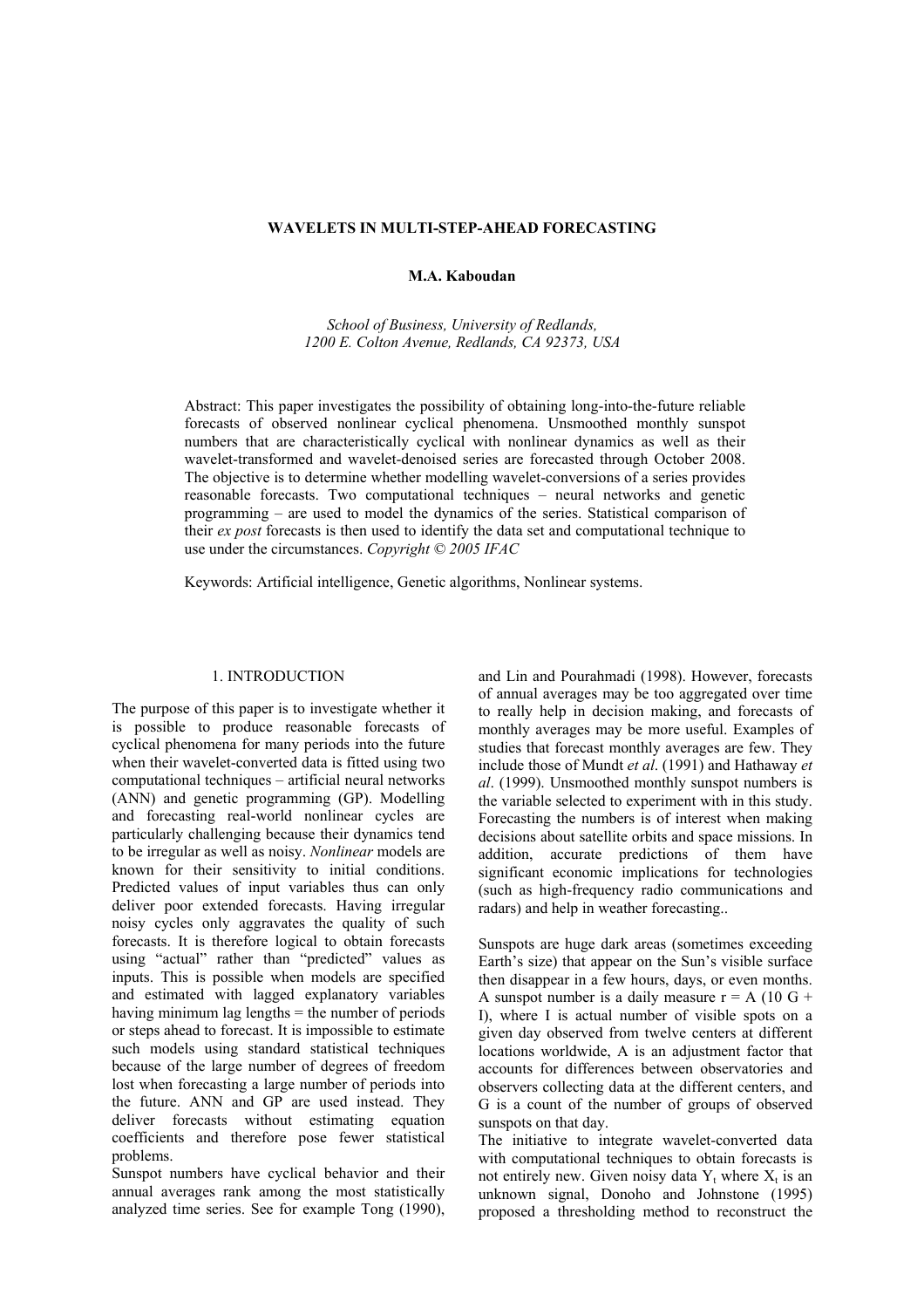unknown signal. Advances in thresholding by Donoho (1995), Donoho *et al*. (1998), and Abramovich *et al*. (1999) followed. The term "thresholding" is typically used to describe ways to filter signal from noise and obtain smoother dynamics that may be easier to estimate. Applications using wavelets in estimation were reviewed in Lee (1998). More recent applications are in Nason and Theofanis (2000), and Cherkassky and Shao (2001). Contributions on using wavelets in forecasting (rather than only in estimating a function) are less ubiquitous and they focus only on one-stepahead forecasts. Aussem and Murtagh (1997) apply neural networks to 'à-trous' wavelet-transformed annual sunspot numbers to obtain one-step-ahead forecasts for 59 sunspot values (1921 to 1979). Pan and Wang (1998) introduced a new estimator that combines a state-space model with wavelet transforms to forecast S&P 500 as a function of the S&P dividend yield. Renaud *et al*. (2002) experimented with AR(4) noisy data to provide onestep-ahead forecast.

The challenge undertaken in this paper is to obtain forecasts of sunspot numbers for a relatively large number of periods ahead. Compared with one-stepahead forecasts, multi-step-ahead forecasts are more useful in planning and decision making. It is assumed here that a model that produces accurate forecasts for a small number of periods into the future, especially if it succeeded in reproducing historical values, may be more reliable in producing reasonable forecasts further into the future. Alternatively, this assumption is the conditional probability

*P*(*Reliable*  $F_b$ */ acceptable*  $F_a$  *and low historic MSE*)  $\geq P(Reliable F_b / min. historic MSE),$  (1) where  $F =$  forecast,  $a = T+1, \ldots, T+A, T$  is the number of observations used to obtain a model, A is the number of forecast periods for which outcomes are known *a priori*, and  $b = T+A+1$ , ...,  $T+A+B$ , where B is the number of forecast periods for which outcomes are unknown. Accordingly,  $F_b = e x$  ante forecast or forecasts of unknown future values, and  $F_a = ex$  *post* forecast or forecasts of values whose outcomes are already known. Alternatively, the LHS of (1) is the conditional probability of obtaining a reliable *ex ante* forecast if a model delivers acceptable *ex post* forecast and relatively low (but not necessarily minimum) residuals' MSE, and its RHS is the conditional probability of obtaining a reliable *ex ante* forecast if only residuals of the historic fit from a model deliver the lowest MSE. Thus, the objective function:

F *a* error subject to : low  $\frac{1}{T} \sum_{t=1}^{T} (Y_t - \hat{Y}_t)^2$  (2)

is minimized to obtain a forecasting model.

Forecasts using ANN and GP are obtained and compared below. The results are different from any reported before on forecasting sunspot numbers since the lag structures used deliver forecasts for a very large number of periods without having to use predicted values (or model solutions) as input.

Before presenting the results, the difference between *wavelet-transformed* and *wavelet-denoised* data conversions is explained in the next Section. GP is briefly reviewed in Section 3. Only a short introduction of ANN is in Section 4 that mainly presents fitting outcomes along with forecast results. A few concluding remarks are in Section 5.

## 2. WAVELETS

In and by itself, wavelet analysis is not a forecasting technique. In wavelet analysis, data can be converted into forms to which it may be easier to fit models. Data conversions can be one of two forms: *wavelet transforms* and *denoised* series. Conversions can be carried out using any of many available wavelets (or newly created ones). The Haar and Daubechies wavelets are perhaps the most popular and are explained by many (e.g. Daubechies, 1992 and Gençay *et al*., 2002).

# *2.1 Wavelet transforms*

A wavelet transform is a scaling function used to transform a signal into father and mother wavelets. Father wavelets are representations of a signal's smooth or low-frequency component. Mother wavelets are representations of the details or highfrequency component in a signal. The Haar wavelet is the simplest to use. It is a decimated process where at each level of scaling half the number of observations disappears. When used, it transforms a series  $Y_t$  to obtain mid-point averages  $(s_1)$  and midpoint differences  $(d_1)$  of consecutive pairs of observations first. Averages preserve the main signal while differences capture the series' detailed fluctuations. In turn, it transforms mid-point averages  $(s<sub>1</sub>)$  to obtain their mid-point averages  $(s<sub>2</sub>)$  and their mid-point differences  $(d_2)$ , and so on. For discrete time series, the values of the mid-point averages and differences are known as "coefficients" in the literature on wavelets. Obtaining these values is known as a *discrete wavelet transform* process (DWT). Alternatively, DWT maps a vector of  $Y_t$ values to a vector of wavelet coefficients w, or

$$
\mathbf{w} = \begin{pmatrix} \mathbf{s}_{\mathbf{J}} \\ \mathbf{d}_{\mathbf{J}} \\ \mathbf{d}_{\mathbf{J} - 1} \\ \vdots \\ \mathbf{d}_{1} \end{pmatrix}
$$
 (3)

where J is the number of scales or multiresolution components, and

$$
s_{J} = (s_{J,1}, s_{J,2}, ..., s_{J,T/2})'
$$
  
\n
$$
d_{J} = (d_{J,1}, d_{J,2}, ..., d_{J,T/2})'
$$
  
\n
$$
d_{J-1} = (d_{J,1,1}, d_{J-1,2}, ..., d_{J-1,T/2})'
$$
  
\n
$$
...
$$
  
\n
$$
d_{1} = (d_{1,1}, d_{1,2}, ..., d_{1,T/2})'
$$
  
\n(4)

A DWT process of the Haar wavelet has a desirable property that may help in forecasting. Given a series' wavelet transformed coefficients  $s_1$  and  $d_1$ , ...,  $d_1$  in (4) above, original values of that series can be reconstructed from the transformed data (Mallat, 1989). If a series has  $T = 512$ , DWT with  $J = 4$  (for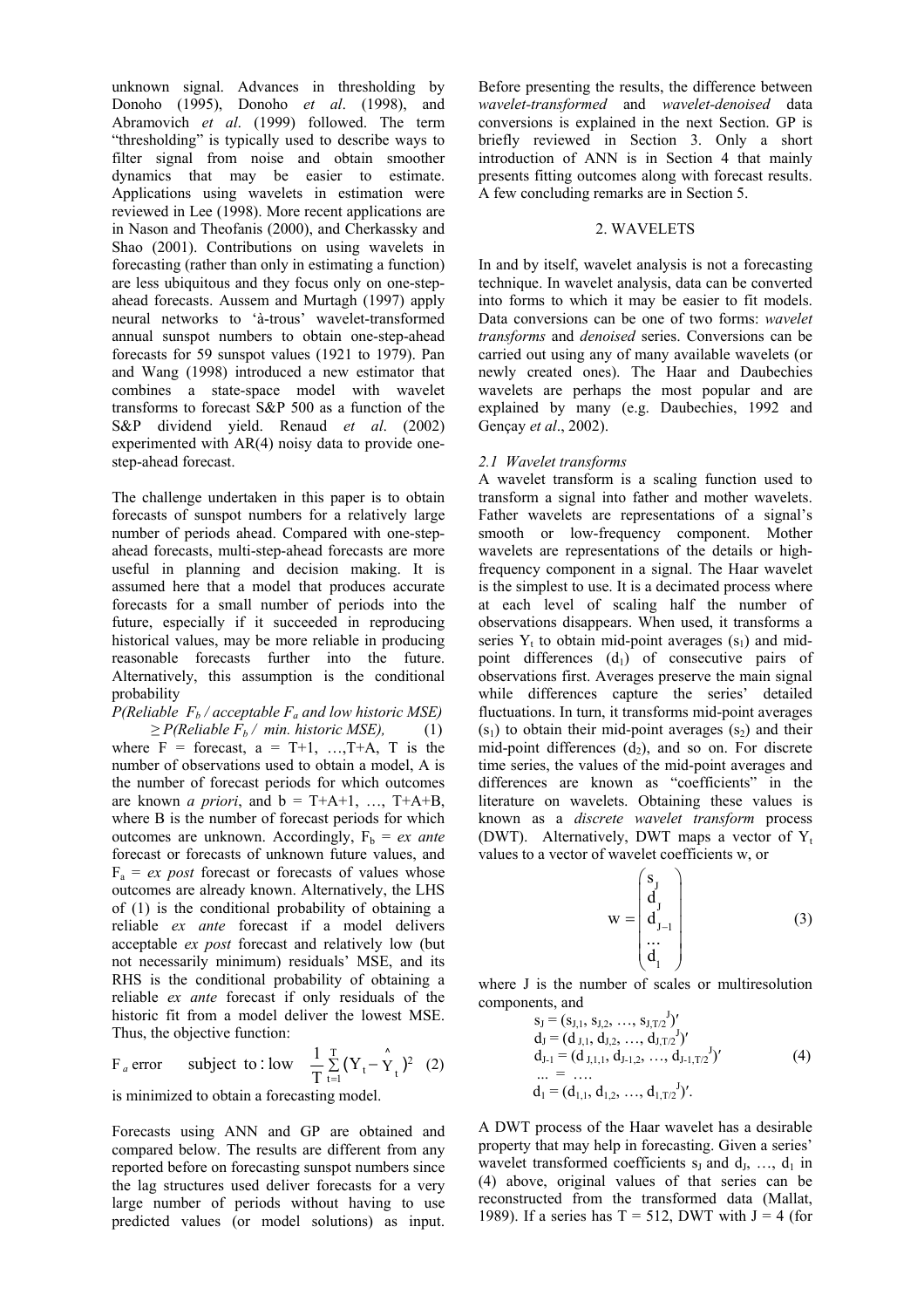example) delivers five series:  $s_4$   $d_4$ ,  $d_3$ ,  $d_2$ , and  $d_1$ with 32, 32, 64, 128, and 256 coefficients in each, respectively. For each of the five data sets  $(s_4, d_4, d_3, d_4, d_5)$  $d_2$ , and  $d_1$ ), different models can then be obtained. The idea of using these five series basically amounts to adopting a "divide and conquer strategy". The DWT of the unsmoothed monthly sunspot numbers with scaling level  $J = 4$  as well as their IDWT are shown in Figure 1.



Figure 1. DWT and IDWT of sunspot numbers using the Haar wavelet transformation.

The five DWT series are independent inputs to model. The model specification assumed for  $s_4$  is:

 $s_{4,t} = f(s_{4,t-4}, s_{4,t-5}, s_{4,t-6}, s_{4,t-7}).$  (5) According to  $(5)$ ,  $s_4$  is assumed to be a function of four distant but consecutive lagged values. Similarly,

$$
d_{4,t} = f(d_{4,t-4}, \ldots, d_{4,t-7}); \qquad (6)
$$

$$
d_{3,t} = f(d_{3,t-8}, ..., d_{3,t-15}); \tag{7}
$$

$$
d_{2,t} = f(d_{2,t-16}, ..., d_{2,t-27}); \tag{8}
$$

$$
d_{1,t} = f(d_{1,t-32}, ..., d_{1,t-55}). \tag{9}
$$

Once the five models are obtained, they are used to compute fitted values and forecasts of the five series.

The reconstructed  $\hat{Y}_t$  has the same number of

observations as  $Y_t$ , except that t in  $\hat{Y}_t$  is shifted forward relative to the t in  $Y_t$  to include forecast periods. To obtain fitted and forecasted values, the decimation process to use with DWT and its inverse must satisfy the condition of perfect reconstruction. This means that the number of observations in each DWT series must remain the same to produce IDWT - the reconstructed series. Accordingly, to reconstruct the series, the number of observations T are shifted forward by  $(n+a+b)$  where  $b =$  the desired number of observations to forecast *ex ante* which is set = L. More specifically,  $s_4$  and  $d_4$  that have 32 observations will be reduced by 4 observations to leave 28 for training or fitting models. The resulting models will then produce the 28 fitted and 4 forecast values. The number of observations used to fit and forecast are doubled for  $d_3$ , then doubled again for  $d_2$ , and so on. Using this method, equations (5) and (6) provide four-step-ahead forecast, equation (7) provides eight-step-ahead forecast, equation (8) provides 16-step-ahead forecast, and (9) provides 32 step-ahead forecast. The final forecast delivered by the inverse DWT is 64 steps ahead.

### *2.2 Thresholding*

In thresholding, insignificant values in the DWT transformed signal are set equal to zero; then the altered series goes through the inverse DWT to produce an approximation of the original signal. The input series to model and forecast is the IDWT. A threshold value is used to distinguish between what is significant and what is not. Donoho and Johnstone (1995) describe the process and show the optimality properties of such wavelet estimator. The steps leading to delivering a denoised data set to model are in Figure 5, where

$$
\tilde{\mathbf{s}}_4 = \delta_{\lambda 4} \sigma_4 \left( \mathbf{s}_4 \right) \tag{10}
$$

$$
\tilde{d}_4 = \delta_{\lambda 4} \sigma_4 (d_4)
$$
 (11)

$$
\tilde{d}_3 = \delta_{\lambda 3} \sigma_3 (d_3) \tag{12}
$$

$$
\tilde{d}_2 = \delta_{\lambda 2} \sigma_2 (d_2)
$$
 (13)

$$
\tilde{d}_1 = \delta_{\lambda 1} \sigma_1 (d_1) \tag{14}
$$

 $\delta_{\lambda i}$  is a function that shrinks the detailed coefficients,  $\lambda$  is a shrinking threshold below which values are set equal to zero, and  $\sigma$  = estimate of the scale of noise. The shrinkage function is:

$$
\delta_{\lambda}(Y) = \begin{cases}\n0 & \text{if } |Y| \leq \lambda \\
\text{sign}(Y)(|Y|-\lambda) & \text{if } |Y| > \lambda \sigma\n\end{cases}
$$
\n(15)

To complete the thresholding process for the monthly data of sunspot numbers, following Bruce and Gao (1996, pp. 90-101),  $\lambda_i$  and  $\sigma_i$  were used, where  $\lambda_i$  =  $\sqrt{2 \log(T)}$  and  $\sigma_i$  is a single value to estimate the scale of noise obtained from the fine scale coefficient  $d_1$ . The hypothetical model to train or fit is:

$$
\tilde{Y}_t = (\tilde{Y}_{t-64}, ..., \tilde{Y}_{t-101})
$$
\n(16)

where  $\tilde{Y}_t$  is the inverse DWT of the denoised coefficients. The number of observations in this series is equal to that of the original data  $(T = 512)$ . To obtain a forecast, the data is shifted in the manner described earlier to deliver 64-step-ahead forecasts.

### 3. GENETIC PROGRAMMING

GP is a computerized optimisation technique employed to solve diverse problems in different disciplines. Foundations of GP are in Koza (1992). Description of how GP is used in forecasting and its statistical properties are in Kaboudan (2001). The GP software used in this study is TSGP (Kaboudan, 2003) written in C++ for Windows environment. It takes two types of input files: data files and a configuration file. Data input files contain values of the dependent and each of the independent variables. The configuration file contains execution information such as: name of the dependent variable, number of observations to fit, number of observations to forecast, number of equation specifications to evolve, and other GP-specific parameters. Basically, TSGP randomly assembles an initial population of individual specifications (say 1000), computes their fitness, and then breeds new equations as members of a new generation with the same population size. An individual specification is represented by a tree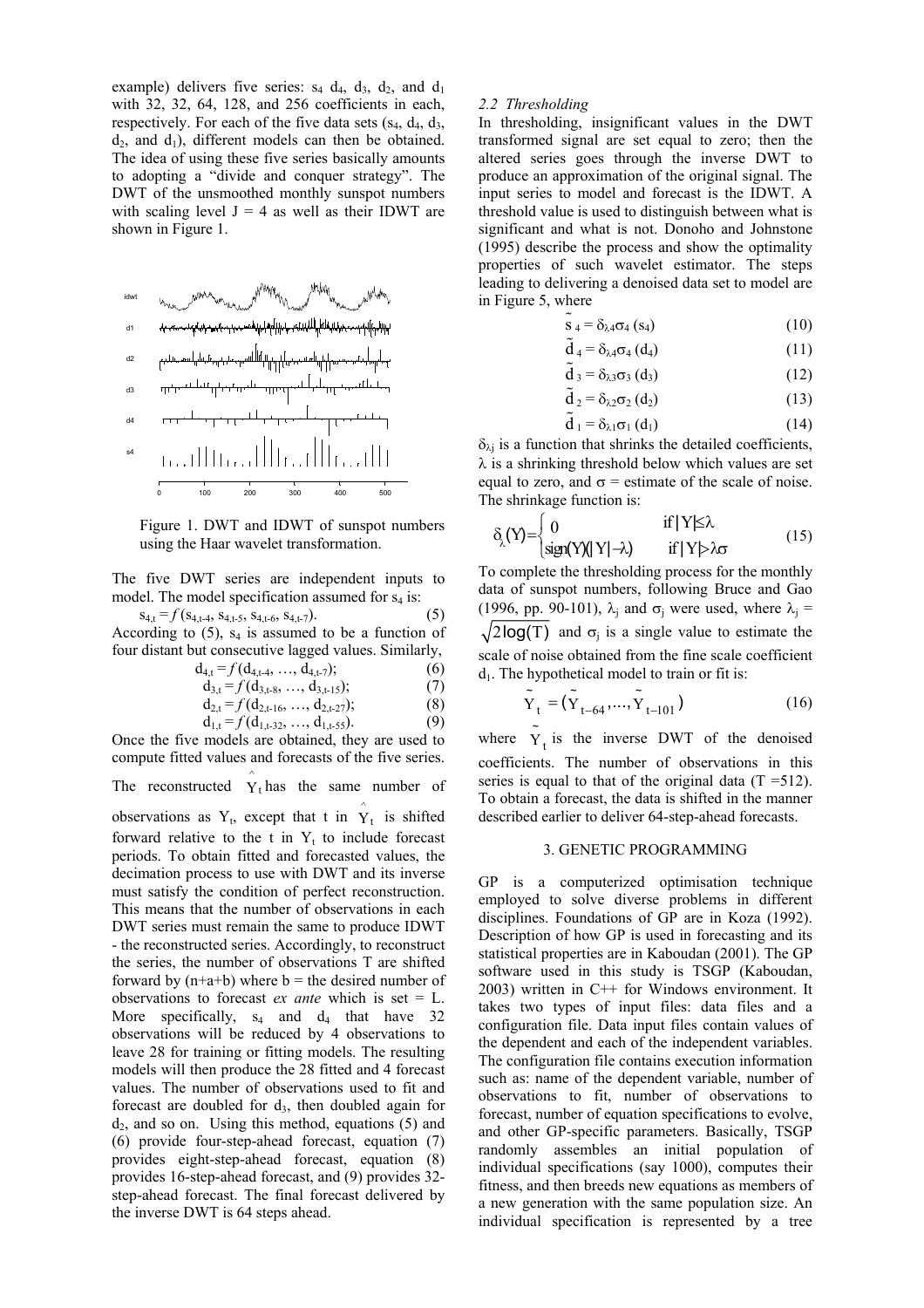consisting of nodes connected with arcs. The inner nodes contain mathematical operators (such as  $+$ ,  $-$ , \*, /, sin, cos, etc.). A tree continues to grow until end nodes contain explanatory variables or a constant term. A node containing a variable or constant is thus known as a 'terminal'. A new population is bred using mutation, crossover, and self reproduction. Fitter equations in a population get a higher chance to participate in breeding. In mutation, TSGP is designed to randomly assemble a sub-tree that replaces a randomly selected existing part of a tree. In crossover, randomly selected parts of two existing trees are swapped. In self reproduction, a top percentage of the fittest individuals in an existing population are passed on to the next generation. The idea is to continue generating new populations while preserving good genes. After a specified number of generations, the program terminates and saves to an output file the specification that captures the dynamics of a series best. That best equation is then used to forecast the series' future values.

GP is employed to obtain a model for each of the series representing sunspot numbers. These include the observed data as well as their wavelettransformed and wavelet-denoised data. For each of those equations are evolved assuming the delayed autoregressive specification discussed earlier, or  $Y_t$  =  $f(Y_{t-L}, Y_{t-L+1}, \ldots, Y_{t-L+1})$  where the number of periods to forecast  $L > 1$  and can exceed the number of explanatory variables, and the number of explanatory variables  $c > 1$ . Such specification is possible when using GP because coefficients in the evolved equations are not computed. They are random numbers (between -128 and 127) TSGP is programmed to generate using a random number generator. Given that there are no coefficients to compute, there is no restriction on the number of lagged dependent variables to include since there are no lost degrees of freedom. Such advantage makes it possible to set 'the number of *ex post* forecast periods to evaluate' = 'the number of  $\overrightarrow{ex}$  ante forecast periods desired'. Using the long lag structures  $(L =$ 64) means that  $MSN_t$  dynamics over the past two to six years are assumed to help explain its dynamics over the next 64 months. This assumption is similar to that made in the precursor model and solar dynamo theory of sunspot cycles in Schatten and Pesnell (1993).

GP delivers equations that minimize MSE. Because assembling the equations is random, the program occasionally gets trapped in a local minimum MSE rather than a global one within the search space. It is therefore necessary to generate a large number of equations and then select the best one(s) to use in forecasting. Outputs delivered by TSGP are first sorted according to lowest historical MSE. Equations with the 20 lowest MSE (where the number 20 is arbitrarily set) are then sorted in an ascending order according to *ex post* forecast mean absolute percent error (MAPE). That equation among the 20 with the lowest MAPE is then selected.

## 4. RESULTS

The variable to model and forecast in this paper is  $MSN_t$  = monthly averages of r at time period t. The sample selected for experimentation starts November 1960 and ends June 2003 with a total of 512 observations. Using ANN and GP, fitted and forecasted values of monthly sunspot numbers were obtained for original unsmoothed monthly sunspots numbers data, *MSN,* the inverse of the fitted values of the Haar DWT five series  $(s_4, d_4, d_3, d_2,$  and  $d_1$ ), *IDWT\_H*, and the denoised numbers using the Daubechies *s*8 wavelet, *Daub\_T*. Of the 512 observations available, the first 63 were lost to provide the lengthy lag. An additional 48 more degrees of freedom were lost as lagged-dependent variables. The last 64 observations (March 1998 through June 2003) were reserved to evaluate the *ex post* forecasts. This left 337 observations ( = 512 –  $63 - 48 - 64$ ) starting February 1970 through February 1998 for model training and fitting. It was then possible to forecast 64 more periods *ex ante* starting July 2003 through October 2008.

# *4.1 ANN & its Results*

ANN is an information-processing paradigm based on the way densely interconnected parallel structure of human brains process information. The technique can detect structure in time-series. A network is a collection of mathematical models that emulates the nervous systems and draws on the analogies of adaptive learning. Input data is presented to the network that learns to predict future outcomes. Principe *et al.* (2000) among many others provide a complete description of types of networks to choose from and how ANN can be used in forecasting. NeuroSolutions is the software used here in training the networks and forecasting sunspot numbers. After experimenting with different network configurations, two types – multilayer perceptions (MLP) and generalized feedforward (GFF) – were selected to model and forecast sunspot numbers.

Statistics on ANN's training results are summarized in Table 1. These statistics are reported to help determine normality of training residuals, and to evaluate quality of fitting the historic data. In the first row, residuals' means are reported followed by their standard errors and t-statistic. These are followed by measures of kurtosis and skewness. Training residuals are assumed normal if (i) the t-test suggests failing to reject the null that a mean error is statistically equal to zero, (ii) the coefficient of kurtosis is approximately equal to zero, and (iii) the coefficient of skewness is approximately equal to zero. The results suggest that although the mean *MSN* residuals is not significantly different from zero and the coefficient of skewness suggests slight right skewness, the residuals are leptokurtic. Residuals from the *IDWT H* have a mean that is not statistically different from zero but are also leptokurtic. Residuals from the *S4* data may not have a mean of zero but are slightly platykurtic. Residuals from the *Daub\_T* data may be statistically equal to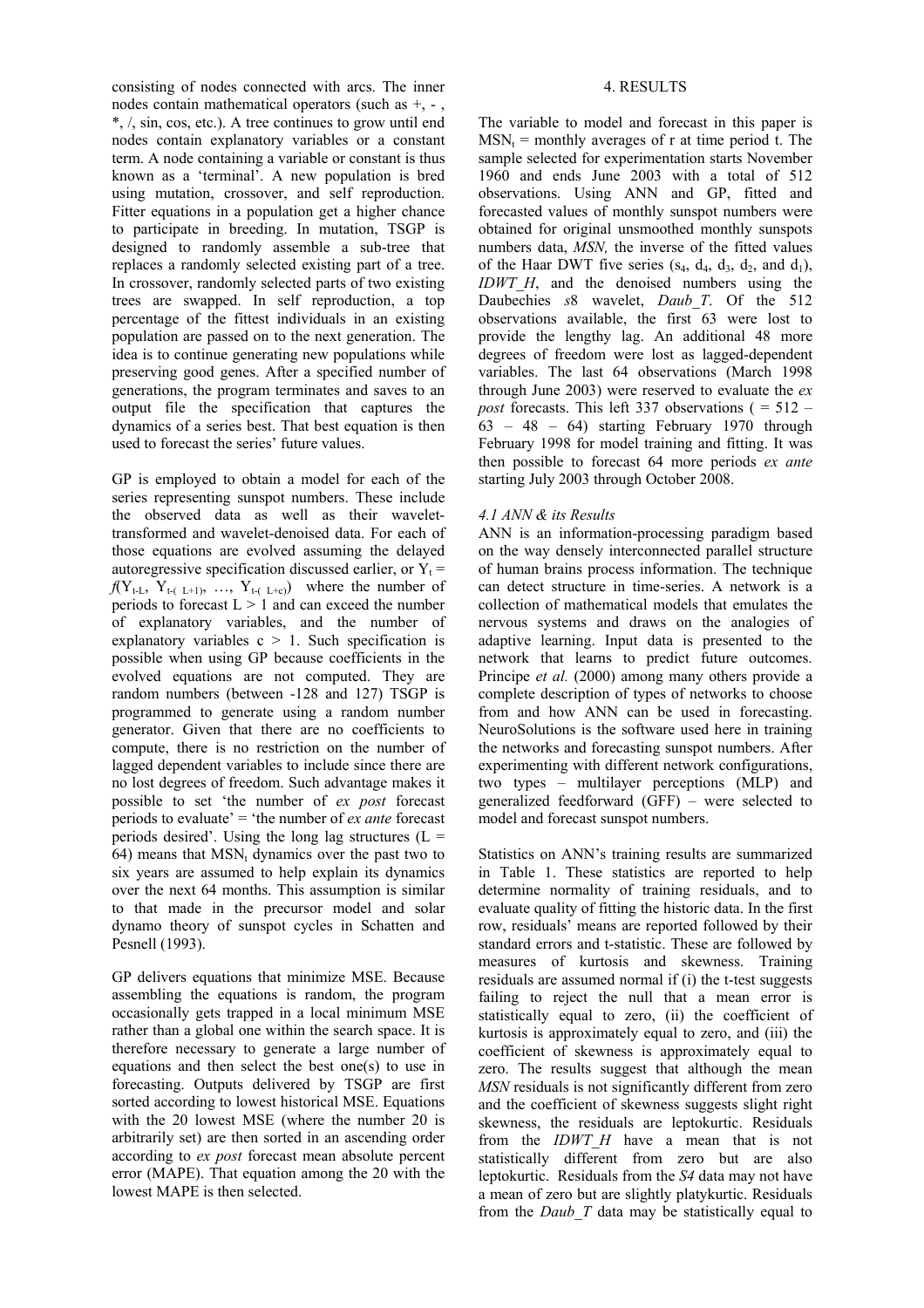zero but are also leptokurtic. The second set of statistics in Table 1 provides a comparison of the statistics measuring fitness of each network's simulated data. Low MSE and high  $R^2$  are indicators of reasonable fitness. The lowest MSE = 53.55 and highest  $R^2 = 0.98$ . Both belong to the *Daub T* data.

## **Table 1. ANN training results**

|                          | MSN   | Haar          | Daub T  |
|--------------------------|-------|---------------|---------|
| Mean Error               | 0.19  | -4.54         | 0.45    |
| Standard Error           | 0.72  | 1 24          | 0.39    |
| t-test (Ho: mean $= 0$ ) | 0.26  | $-3.66$       | 1.14    |
| Kurtosis                 | 1 27  | 1.75          | 0.97    |
| <b>Skewness</b>          | 0.29  | $-0.67$       | $-0.25$ |
| <b>MSE</b>               |       | 174.00 537.71 | 52.55   |
| $R^2$                    | () 94 | 0.82          | 0.98    |

### *4.2 GP Results*

The parameters used in TSGP to evolve GP equations were: population size  $= 1200$ , number of generations = 120, mutation rate =  $60\%$ , crossover rate =  $20\%$ , cross self rate =  $10\%$ , and number of best-fit equations to evolve  $= 100$ . The statistics on fitted values of the GP-evolved models equations are in Table 2. They suggest that the *MSN* residuals have a mean that is significantly different from zero, the coefficient of kurtosis shows slight peakedness, and the coefficient of skewness suggests slight right skewness. These residuals are close to being normally distributed. Residuals from the *IDWT\_H* have a mean that is statistically different from zero although they have no skewness or kurtosity. The *S4* residuals are close to being normally distributed. The *Daub T* residuals are also close to being normally distributed. The lowest MSE = 225 and highest  $R^2$  = 0.92 belong to the denoised *Haar* data.

### **Table 2. GP fitting results**

|                           | MSN     | Haar   | Daub T |
|---------------------------|---------|--------|--------|
| Mean                      | $-0.27$ | 2.52   | 1.14   |
| <b>Standard Error</b>     | 1.71    | 0.81   | 1.01   |
| t-test                    | $-0.16$ | 3.12   | 1.13   |
| <b>Standard Deviation</b> | 3141    | 14.81  | 18.54  |
| Kurtosis                  | 0.30    | 0.02   | 0.05   |
| <b>Skewness</b>           | 0.43    | 0.15   | 0.22   |
| <b>MSE</b>                | 983.92  | 224 97 | 343.83 |
| $R^2$                     | 0.66    | 0.92   | 0.87   |

#### *4.3 The Forecasts*

Although ANN delivered the better fit when reproducing data used in training, GP delivers the better forecasts. Table 3 contains a comparison of two forecast statistics: Theil's U-statistic and the forecast MSE. Theil's U-statistic (a measure of forecast performance) is

$$
\mathbf{U} = \frac{\sqrt{\mathbf{MSE}}}{\sqrt{\mathbf{A}^{-1}\sum_{a=1}^{A} Y_a^2} + \sqrt{\mathbf{A}^{-1}\sum_{a=1}^{A} Y_a^2}}
$$
(17)

where  $a = 1, 2, \ldots, A$  (with  $A =$  number of observations forecasted *ex post*), and  $\hat{Y}_a$  are forecast values of  $Y$ . This statistic will always fall between zero and one where zero indicates a perfect fit (Pindyck and Rubinfeld, 1998, p. 387). Among all ANN and GP results, GP delivered the lowest Ustatistic and *ex post* MSE of forecasts using the *Haar* transformations.

#### **Table 3. ANN & GP forecast results**

|            | <i>MSN</i>     | Haar            | Daub T  |
|------------|----------------|-----------------|---------|
| ANN:       |                |                 |         |
| Theil's U  | 0.26           | 0.30            | 0.23    |
| <b>MSE</b> |                | 1823.42 2530.85 | 1329.82 |
| GP:        |                |                 |         |
| Theil's U  | 0.22           | 0.16            | 0.24    |
| <b>MSE</b> | 1317.25 584.12 |                 | 1686.73 |



Figure b. Actual vs. GP-fitted and forecasted Haar.

 Figure 2a-b through 10a-b furnish comparisons between the values of the different series (i.e., the observed unsmoothed monthly sunspot numbers and their wavelet-converted values) and each of the four fits and forecasts. Figures 7a, 8a, 9a, and 10a are outputs delivered by ANN. Figures 7b, 8b, 9b, and 10b are outputs delivered by GP. The figures suggest conclusions consistent with those Tables 3-5 suggested. All fits and forecasts seem to have captured the cycles of sunspot numbers. GP forecasts captured the beginning of a new cycle sometime around 2006 or 2007, which seems more logical. Although neither forecast is perfect, they actually exceeded expectations formulated before conducting this experiment.